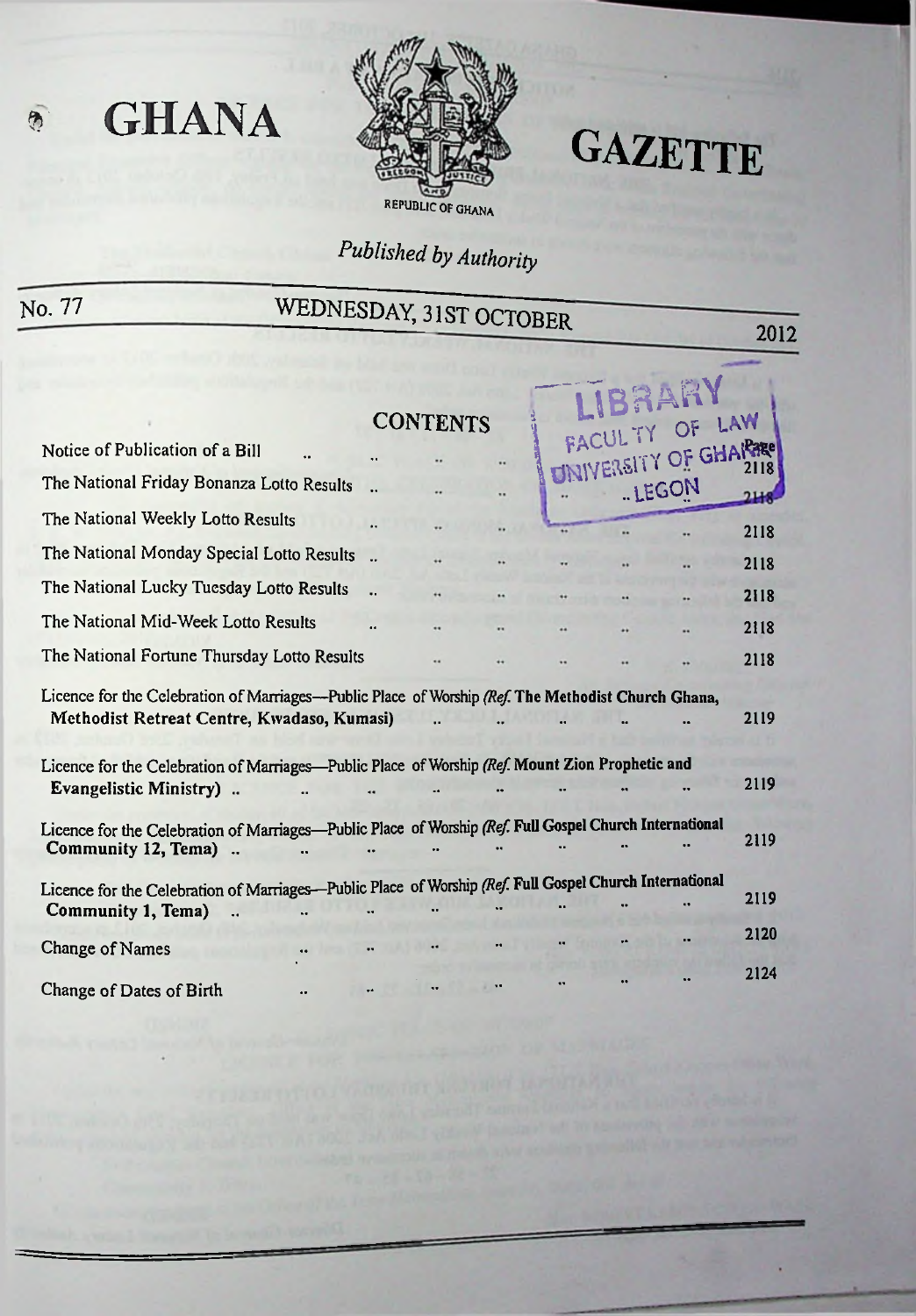# ------------ GHANAGAZETTE, ILst OCTORbp 2012

#### PUBLIC PLACE OF WORSHIP LICENCE FOR THE CELEBRATION **ELEBRATION OF MARRIAGES**<br>Under the provisions of section 8, subsection (1) of the Marriage Q in the Marria

p<sub>rincipal Executive Officer, signing for the Regional Co-ordinating Director, Office of the Regional Co-ordinationed Co-ordinationed Co-ordinationed *Co-ordination*</sub> Marriages:<br>
Marriages: Phe place of worship for the celebration of

The Methodist Church Ghana Methodist Retreat Centre Kwadaso, Kumasi.

Given under my hand at the Office of the Regional Co-ordinating Council, Kumasi, this 23rd day of October, 2012.

> YAW BOAFO *Principal Executive Officer* for: *Hon. Regional Minister/Ash.*

#### PUBLIC PLACE OF WORSHIP LICENCE FOR THE CELEBRATION OF MARRIAGES

Under the provisions of section 8, subsection (1) of the Marriages Ordinance (Cap. 127) as amended, I, E. K. Nyagbe, Ag. Regional Co-ordinating Director, Office of the Greater Accra Regional Co-ordinating Council, do hereby license the following public place of worship for the celebration of Marriages:

#### Mount Zion Prophetic and Evangelistic Ministry.

Given under my hand at the Office of the Greater Accra Regional Co-ordinating Council, Accra, this 23rd day of October, 2012.

> E.K. NYAGBE *Ag. Regional Co-ordinating Director* for: *Regional Minister*

## PUBLIC PLACE OF WORSHIP

## LICENCE FOR THE CELEBRATION OF MARRIAGES

Under the provision of section 40 of the Marriages Act, 1884-1985 (Cap. 127) I, Hon. Robert Kempes Ofosu-Ware, Metropolitan Chief Executive, Office of the Tema Metropolitan Assembly, do hereby license the following public place of worship for the celebration of Marriages:

#### Full Gospel Church International Community 12, Tema.

Given under my hand at the Office of the Tema Metropolitan Assembly, Tema, this 27th day of September, 2012.

*Hon.* ROBERT KEMPES OFOSU-WARE *Metropolitan ChiefExecutive*

# PUBLIC PLACE OF WORSHIP<br>LICENCE FOR THE CELEBRATION OF MARRIAGES

PLACE OF WORSHIP<br>CELEBRATION OF MARRIAGES<br>S. Act. 1884-1985 (Cap. 127) I, Hon. Robert Kempes Under the provision of section 40 of the Marriages Act, 1994-1999 ( $\frac{1}{2}$ ). Assembly, do hereby license the following Metropolitan Chief Executive, Office of the Tema Metropolitan Assembly, do hereby license the following public place of worship for the celebration of Marriages:

## Full Gospel Church International

Community 1, Tema. Given under my hand at the Office of the Tema Metropolitan Assembly, Tema, this day of.

*Hon.* ROBERT KEMPES OFOSU-WARE *Metropolitan ChiefExecutive*

2119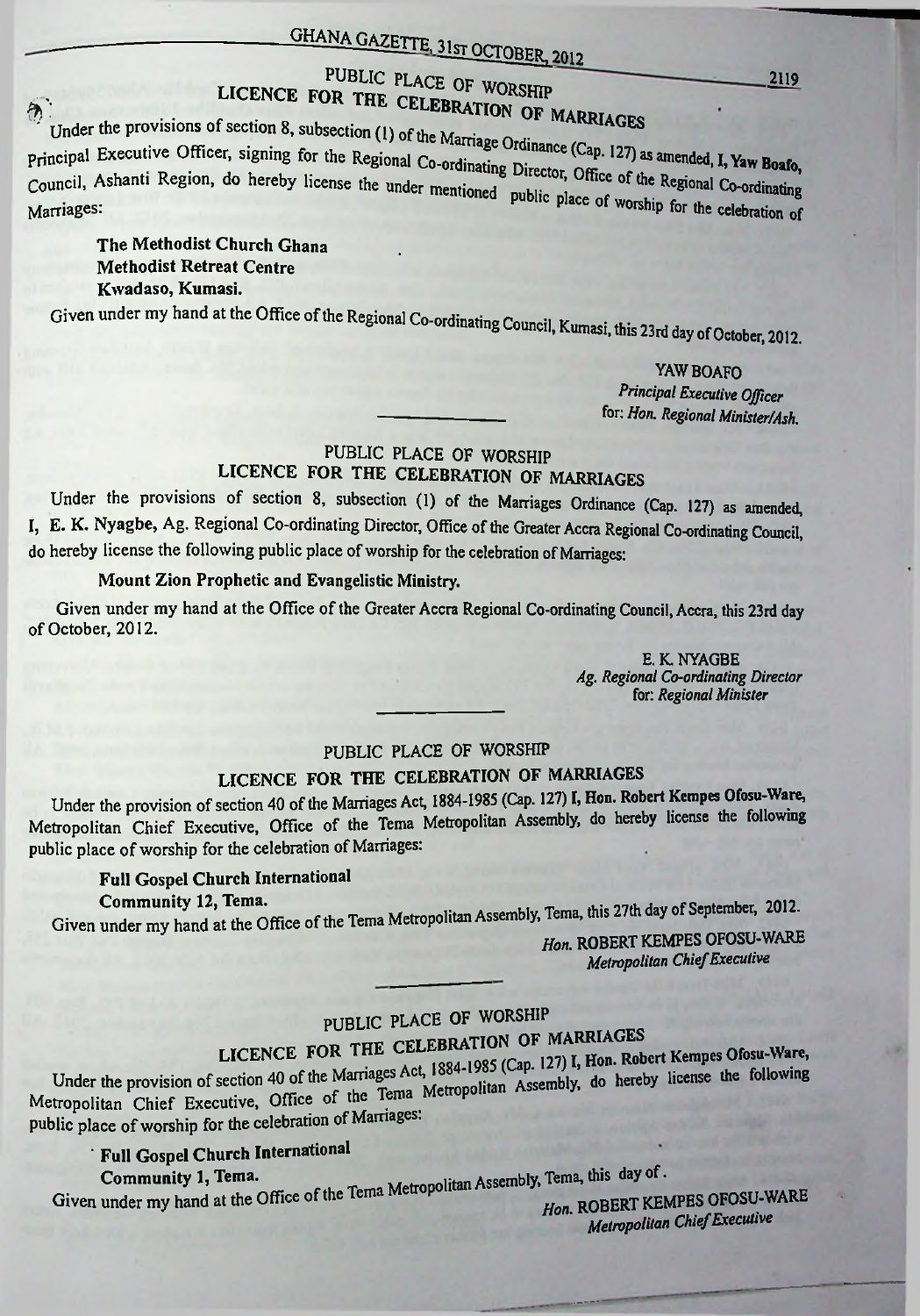#### NOTICE OF PUBLICATION OF A BILL

The following Bill is published today: Gold Trust Bill **Cold Trust Bill (5)** 

#### THE NATIONAL FRIDAY BONANZA LOTTO RESULTS

It is hereby certified that a National Friday Bonanza Lotto Draw was held on Friday, 19th October 2012 in accordance with the provisions of the National Weekly Lotto Act, 2006 (Act 722) and the Regulations published thereunder and that the following numbers were drawn in successive order:

 $81 - 26 - 62 - 17 - 16$ 

SIGNED *Director-General of National Lottery Authority* 

#### THE NATIONAL WEEKLY LOTTO RESULTS

It is hereby certified that a National Weekly Lotto Draw was held on Saturday, 20th October 2012 in accordance with the provisions of the National Weekly Lotto Act, 2006 (Act 722) and the Regulations published thereunder and that the following numbers were drawn in successive order:

$$
61 - 66 - 12 - 21 - 37
$$

**SIGNED** 

*Director-General ofNational Lottery Authority*

#### **<sup>I</sup>** THE NATIONAL MONDAY SPECIAL LOTTO RESULTS

It is hereby certified that a National Monday Special Lotto Draw was held on Monday, 22nd October, 2012 in accordance with the provisions of the National Weekly Lotto Act, 2006 (Act 722) and the Regulations published thereunder and that the following numbers were drawn in successive order:

 $75-34-39-43-62$ 

**SIGNED** 

*Director-General of National Lottery Authority* 

#### THE NATIONAL LUCKY TUESDAY LOTTO RESULTS

It is hereby certified that a National Lucky Tuesday Lotto Draw was held on Tuesday, 23rd October, 2012 in accordance with the provisions of the National Weekly Lotto Act, 2006 (Act 722) and the Regulations published thereunder and that the following numbers were drawn in successive order:

 $64-79-65-35-28$ 

SIGNED

*Director-General of National Lottery Authority* 

#### THE NATIONAL MID-WEEK LOTTO RESULTS

It is hereby certified that a National Mid-Week Lotto Draw was held on Wednesday, 24th October, 2012 in accordance \ with the provisions of the National Weekly Lotto Act, 2006 (Act 722) and the Regulations published thereunder and that the following numbers were drawn in successive order:

$$
45 - 57 - 31 - 72 - 83
$$

SIGNED

*Director-General ofNational LotteryAuthority*

### THE NATIONAL FORTUNE THURSDAY LOTTO RESULTS

It is hereby certified that a National Fortune Thursday Lotto Draw was held on Thursday, 25th October, 2012 in accordance with the provisions of the National Weekly Lotto Act, 2006 (Act 722) and the Regulations published thereunder and that the following numbers were drawn in successive order:

 $22-58-67-85-47$ 

SIGNED *Director-General ofNational LotteryAuthority*

*\*

*mu,.*

j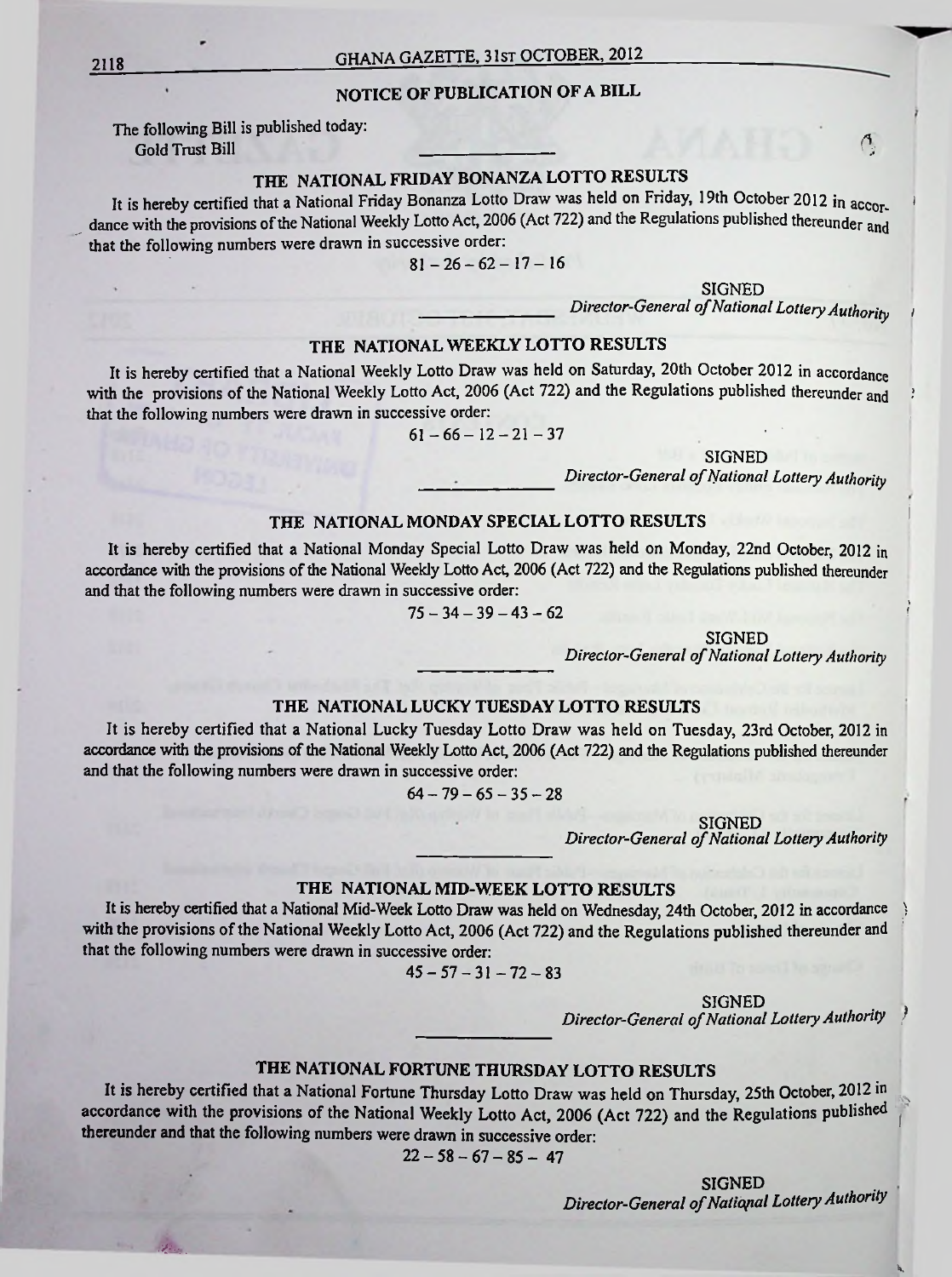# CHANGE OF NAMES-contd.

. 6447. Mr. Ir-Jerry Wilson Ahiavor, a.k.a. Mr. Ahiavor Wilson Jerry, a.k.a. Mr. Ahiavor Ir-Jerry Wilson, a. 6447. IVII. 11-0011, Wisdom Ahiavor, Olam Senior High School, P.O. Box CO 1, Tema, wishes to be known and called Altri Ahiavor Wilson Jerry with effect from 29th October, 2010. All documents bearing his former names are still valid. 1r. Allia vol.<br>6448. Miss Priscilla Ellen Sowah, a Medical Doctor of Korle-Bu Teaching Hospital, Accra and of P.O. Box MP 3052, Mamprobi, Accra, wishes to be known and called Dr. (Mrs.) Priscilla Ellen Egyir-Biney with effect from 27th

6449. Miss Janet Atuahene Sarkodie, an Administrator of University of Cape Coast School of Biological Science and of Cape Coast University School of Biological Science, wishes to be known and called Mrs. Nana Yaa Asarewaa<br>and of Cape Coast University School of Biological Science, wishes to be known and called Mrs. Nana Yaa Asarewa Sarkodie Nunoo with effect from 31st December, 2011. All documents bearing her former name are still valid.

6450. Miss Mary Agoe Okantey, a Stockbroker of Securities & Exchange Commission, Cantonments, P.O. Box CT 6181, Cantonments, Accra, wishes to be known and called Mrs. Mary Kyere-Diabour with effect from 25th September,

6451. Mr. Sami Godzi, a.k.a. Mr. Samuel Lokko, a Mechanic and of P.O. Box 10095, Accra-North, wishes to be known and called Mr. Samuel Lokko with effect from 5th October, 2012. All documents bearing his former names are

6452. Miss Regina Ohene, a Policewoman with Reg. No. PW 3081 and of P.O. Box 1903, Kumasi, wishes to be known and called Mrs. Regina Annor with effect from 28th September, 2002. All documents bearing her former name

6453. Miss Edem Abravi Kaboutou, a Waitress of Mona-Lisa Bar, Suisse and of P.O. Box 767, Nungua, Accra, wishes to be known and called Mrs. Edem Abravi Suter with effect from 25th October, 2012. All documents bearing her former name are still valid.

6454. Miss Esther Owusu-Anim, an Administrator of Interlab Systems Technologies Limited, Tema and of P.O. Box GP 3015, Accra, wishes to be known and called Mrs. Esther Nana Asantewah Acquaah with effect from 5th March, 2011. All documents bearing her former name are still valid.

6455. Miss Emmanuela Asiedua, a Trader and of P.O. Box AB 281, Abeka, Accra, wishes to be known and called Mrs. Emmanuela Ofori Kumi with effect from 14th July, 2012. All documents bearing her former name are still valid.

6456. Miss Keren Afoanimaa Otchere, a.k.a. Miss Otchere Afoanimaa Keren, a Student of Tanoso Community Health Nurses Training School and of P.O. Box AM 40, Amasaman, Accra, wishes to be known and called Miss Keren Afoanimaa Otchere with effect from 29th October, 2012. All documents bearing her former names are still valid.

6457. Miss Mercy Akua Odura Duodu, a.k.a. Miss Mercy Odura Duodu, an Administrative Assistant of National Service Scheme, Weija, Ga South Municipality and of P.O. Box 11280, Accra-North, wishes to be known and called Mrs. Mercy Odura Nyarko with effect from 8th December, 2007. All documents bearing her former names are still valid.

6458. Mr. Michael Quarshie, a.k.a. Mr. Michael Mathias, a Computer Technician and of Haatso, West Legon, H/No. 75, Kisseman, West Legon, wishes to be known and called Mr. Michael Mathias with effect from 19th January, 2012. All documents bearing his former names are still valid.

6459. Miss Josephine Mintah, a Pupil Teacher of Tinkabella International School, Afienya, Tema and of H/No. KT/Z5/23C, Kakasunanka No. 1, Tema, wishes to be known and called Mrs. Josephine Gyesiwaah Quao with effect from 21st August, 2012. All documents bearing her former name are still valid.

6460. Miss Rosemary Atipoe, a.k.a. Miss Rosemary Afi Atipoe, a.k.a. Miss Rosemary Afi Odarley Lamptey, a Seamstress and of H/No. RS/8C, Sunbird Close, Community 20, Tema, wishes to be known and called Mrs. Rosemary Afi Odarley De-Souza with effect from 12th August, 2006. All documents bearing her former names are still valid.

6461. Miss Leticia Adjei, a Trader, c/o 48 Engrs., Teshie-Camp, Accra, wishes to be known and called Mrs. Leticia Sackey with effect from 25th October, 2003. All documents bearing her former name are still valid.

6462. Miss Julia Ranisay, a.k.a. Miss Julia Asantewaa Ramsay, a Banker of Ecobank-Accion Savings and Loans Company Limited and of P.O. Box 221, Accra-Central, wishes to be known and called Mrs. Julia Asantewaa

Frempong with effect from 6th October, 2012. All documents bearing her former names are still valid. 6463. Miss Frederica Senam Awunyo, a Banker of Ecobank-Accion Savings and Loans Limited, Roman Ridge, Accra and of P.O. Box NT 130, Accra-Newtown, wishes to be known and called Mrs. Frederica Senam

Asare-Frimpong with effect from 28th January, 2012. All documents bearing her former name are still valid. 6464. Mr. Ngmenyel T. Samuel, a.k.a. Mr. Samuel Terfu Ngmenyel, a Student, c/o Church of Pentecost, P.O. Box 67, Lawra, wishes to be known and called Mr. Samuel Terfu Ngmenyel with effect from 17th October,

2012. All documents bearing his former names are still valid.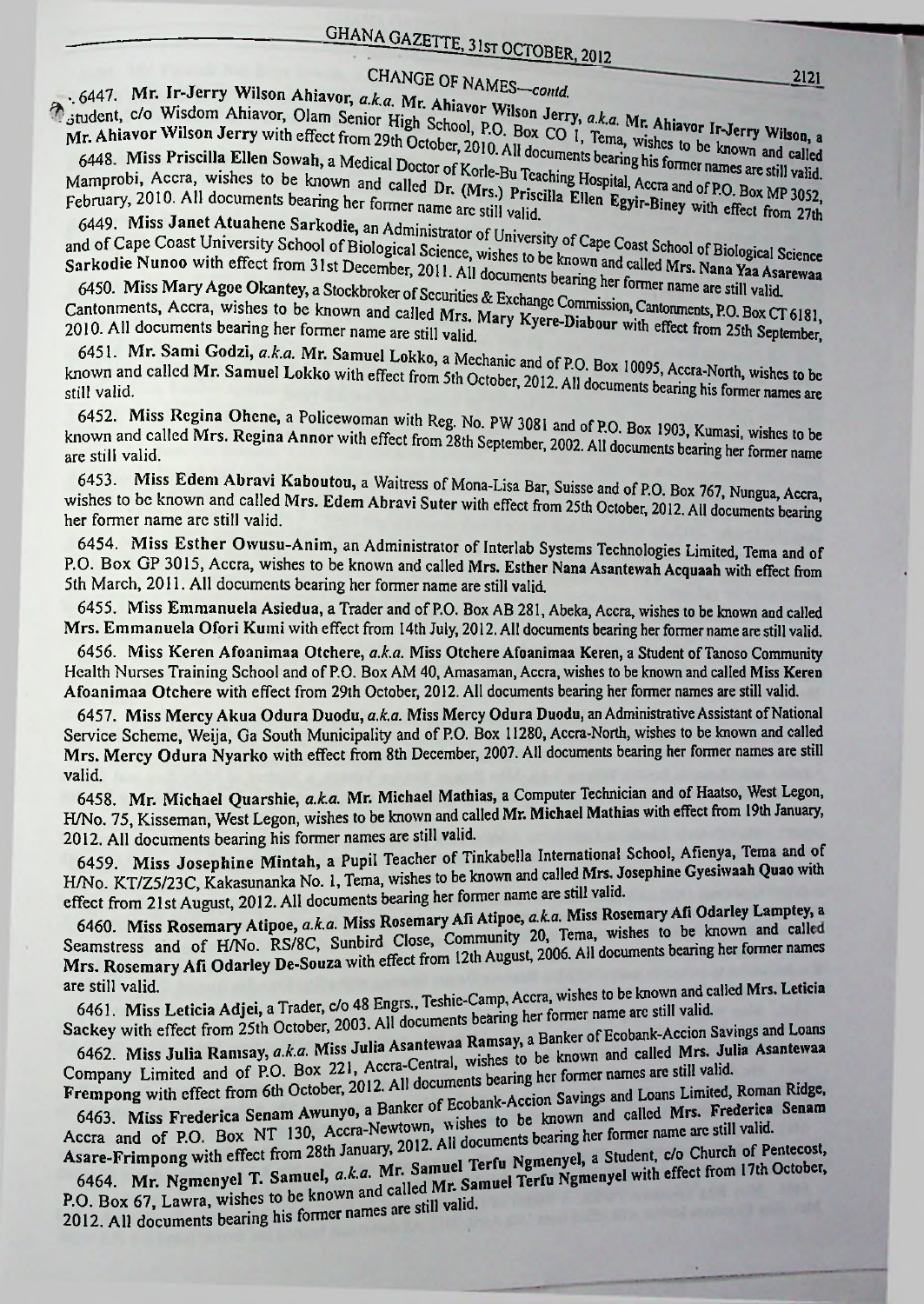#### CHANGE OF NAMES

6429. Miss Onedibe Ujunwanne Chineze, a Student with Nigeria National Identity Card No. AN675998439-of bepartment of Nursing, PMB UPO, Kumasi, wishes to be known and called Miss Onedibe Ujunwanne Chine et Department of Nursing, PMB UPO, Kumasi, wishes to be known and called Miss Onedibe Ujunwanne Chine Precious with effect from 17th October, 2012. All documents bearing her former name are still valid.

6430 Mr. James Amuasi Essel of H/No. A 14, Pra Ewusi, Via Abura Dunkwa, wishes to be known and called Mr. James Amuasi-Essel with effect from 18th October, 2012. All documents bearing his former name are still valid.

**i**

*i*

I

6431. Miss Aku Sika Awuku-Lokko, a Banker of Unibank Ghana Limited, Accra and of P.O. Box 18609, Accra-Central. wishes to be known and called Mrs. Aku Sika Aguda with effect from 22nd September, 2012. All documents bearing her former name are still valid.

6432. Mr. Fusseni Alhassan, *a.La.* Mr. Fuseni Alhassan, a Student ofManagement Development and Productivity Institute (MDPI), Ministries, Accra and of Baatsona Hamlet One, Spintex Road, P.O. Box GP 3879, Accra, wishes to be known and called Mr. Gideon Atta Antwi with effect from 23rd August, 2012. All documents bearing his former names are still valid.

6433. Mr. Imoro Abdul Latif, *a.k.a.* Mr. Imoro Abdul-Latif, a Student of Nalerigu Health Assistant Training School, c/o Pantaki Drug Store, P.O. Box 22, Walewale, wishes to be known and called Mr. Imoro Abdul-Latif with effect from 29th October, 2012. All documents bearing his former names arc still valid.

6434. Mr. Haruna Adams, a Teacher of Oseikrom Presbyterian Primary School, Oseikrom, c/o J. A. Amoako, P.O. Box 205, Sunyani, wishes to be known and called Mr. Peres Kwame Adjei with effect from 5th June, 2006. All documents bearing his former name are still valid.

6435. Miss Asantewaa Rosemary, a Community Health Nurse with Reg. No. CHN. 13511 of Tema Polyclinic, Community 2, Tema, wishes to be known and called Mrs. Rosemary Asantewaa Ankomah with effect from 5th May, 2012. All documents bearing her former name are still valid.

6436. Miss Hilda Aku Vanderpuye, a Binder of Innolink Limited, P.O. Box 30315, K.I.A., Accra, wishes to be known and called Mrs. Hilda Aku Yeboah with effect from 11th March, 2007. All documents bearing her former name are still valid.

6437. Mr. Godwin Amegbletor, an Immigration Officer with Reg. No. 1864 of Kotoka International Airport, Accra ' and of P.O. Box 38, Dzodze, wishes to be known and called Mr. Godwin Buamah with effect from 25th July, 2012. All documents bearing his former name are still valid.

6438. Miss Freda Dzigbordi Yawa Letsu, *a.k.a.* Miss Freda Dzigbordi Letsu Y., a Student of Central University College, Miotso, Prampram and of P.O. Box 787, Agona Swedru, wishes to be known and called Miss Freda Dzigbordi Yawa Letsu with effect from 22nd October, 2012. All documents bearing her former names are still valid.

6439. Miss Doris Yaa Aggrey, a Pension Fund Manager of Databank Asset Management Services Limited. P.M.B., Ministries, Accra, wishes to be known and called Mrs. Doris Yaa Aggrey Ahiati with effect from 24th June, 2007. All documents bearing her former name are still valid.

6440. Miss Paulina Etornam Quist, an Administrator of EB-Accion Savings and Loans Company Limited, Roman Ridge, Accra, c/o Miss Peace E. Attah, Cocoa Processing Company Limited, Private Mail Bag, Tema, wishes to be known and called Mrs. Paulina Etornam Bonto with effect from 31st March, 2012. All documents bearing her former name are still valid.

6441. Miss Abigail Nana Akua Nkansaa Aning, *a.k.a.* Miss Abigail Aning, a Research Scientist of Noguchi Memorial Institute for Medical Research and ofP.O. Box KCBC 020, PMB, Mamprobi, Accra, wishes to be known and called Miss Abigail Aning with effect from 9th October, 2012. All documents bearing her former names are still valid. *)*

6442. Miss Yiah Joyce H., a.k.a. Miss Joyce Hajuamua Yiah, a Student of Midwifery Training School, P.O. Box 255, Bolgatanga, wishes to be known and called Miss Joyce Hajuamua Yiah with effect from 3rd July, 2012. All documents bearing her former names are still valid.

6443. Miss Henrietta Opoku Agyeman, *a.k.a.* Miss Henrieta Opoku Agyeman, a Trader and of P.O. Box 903, Koforidua, wishes to be known and called Mrs. Henrieta Asamoah with effect from 22nd September, 2012. All documents bearing her former names arc still valid.

6444. Miss Juliet Akos Amponsah, a Secretary of Ghana Education Service, P.O. Box NK 135, Nkawkaw, wishes to be known and called Mrs. Juliet Akos Kotoko with effect from 21st March, 2004. All documents bearing her former name are still valid.

Mr. Apaloo Maurice K., *a.k.a.* Mr. Akpaloo K. Mourice, *a.k.a.* Mr. Apaloo Maurice Kodzo, *a.k.a.* 6445.Mr. Maurice Kodzo Apaloo, a Teacher of Dzelukope Roman Catholic Basic School, P.O. Box KW 170, Keta, wishes to be known and called Mr. Maurice Kodzo Apaloo with effect from 24th September, 2012. All documents bearing his former names are still valid.

6446. Miss Agnes Amoafoa Frempong, an Information Processing Officer of Ghanalink Network Services, Accra • and of P.O. Box 5110, Accra-North, wishes to be known and called Mrs. Agnes Amoafoa Kwakye with effect from 26th September, 1999. All documents bearing her former name are still valid.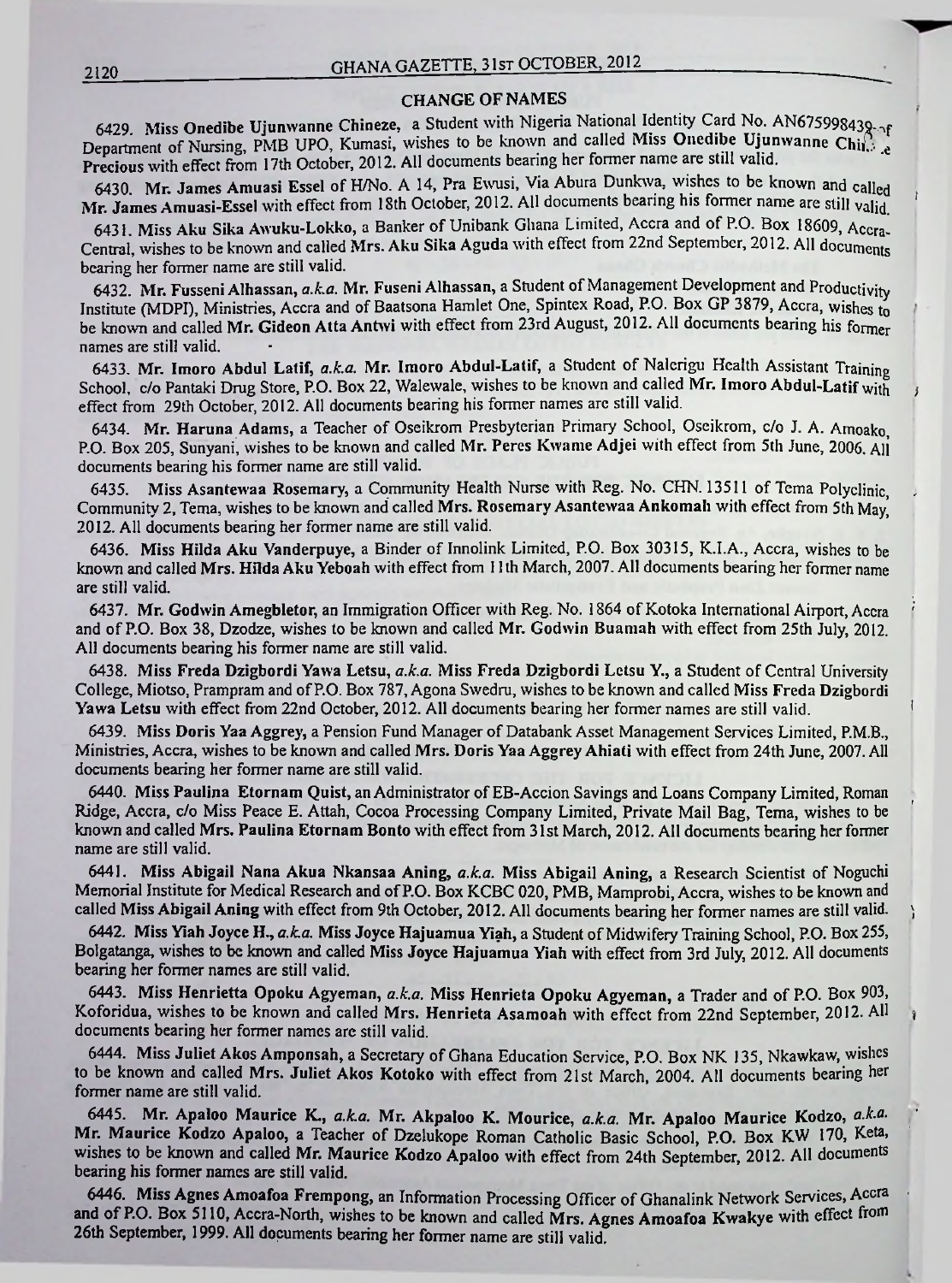# CHANGE OF NAMES-contd.

6484. Mr. Patrick Nee Boye Sowah, a.k.a. Mr. Patrick Sowah Nortey, a Farmer of P.O. Box 905 Teshie, Nungua, the aring his former names are still valid.

6484. MI. Fatter Wiss Live 2.1 and called Mr. Patrick Sowah Nortey with effect from 23rd October, 2012. All documents<br>Estates, wishes to be known and called Mr. Patrick Sowah Nortey with effect from 23rd October, 2012. All earing instanting instants.<br>6485. Miss Alberta Ahwerebafo, a.k.a. Miss Alberta Ahwere Bafo, a Human Resource Manager of Civil

6485. IVIISS CHOOSE LEGENDO P.O. BOX GP 3388, Accra, wishes to be known and called Mrs. Alberta Obuo Kumi<br>Technologies, Limited, Accra of P.O. Box GP 3388, Accra, wishes to be known and called Mrs. Alberta Obuo Kumi with effect from 24th December, 2005. All documents bearing her former names are still valid.

6486. Miss Kate Boatemaa Adu, a Marketer of CTA Engineering Ghana, Limited of P.O. Box 1640 GPO, Accra, 6486. IVIISS TWIS AND DESCRIPTION OF STRAIGHT AND MISHES to be known and called Mrs. Kate Boatemaa Amoakohene with effect from 30th July, 2006. All documents

6487. Miss Sybil Akua Agyekumwaa Oduro-Anokye, a.k.a. Miss Sybil Oduro-Anokye, a Flight Attendant of 6487. ITHS Cyber 1987. ITHS Cyber 1987. ITHS Cyber 1987. ITHS Cyber 1988. Accra, wishes to be known and called Mrs. Sybil Akua Kwaasi with effect from 29th September, 2012. All documents bearing her former names are still valid.

6488. Miss Dorothy Akuffo a.k.a. Miss Dorothy Owusua Akuffo an Accountant of Ghana YMCA, Adabraka, Accra and of P.O. Box 11767, Accra-North, wishes to be known and called Mrs. Dorothy Akuffo Okwae with effect from 22nd December, 2006. All documents bearing her former names are still valid.

6489. Miss Eunice Appiah-Kubi a.k.a. Miss Eunice Virginia Appiah-Kubi a Project Officer of Care International P.O. Box TL 1785, Tamale Sub Office, Tamale, wishes to be known and called Mrs. Eunice Etwire with effect from 18th July, 2012. All documents bearing her former names are still valid.

6490. Madam Esi Sekune, a.k.a. Miss Rebecca Mensah, a Trader and of H/No. 39, Adjei Loop, Teshie, Accra, wishes to be known and called Miss Rebecca Mensah with effect from 29th October, 2012. All documents bearing her former names are still valid.

6491. Miss Emma Esi Sam, a Banker of Fidelity Bank Ghana, Ridge, Accra and of P.O. Box CO 1905, Tema, wishes to be known and called Mrs. Emma Esi Ala Adjetey with effect from 16th May, 2009. All documents bearing her former names are still valid.

6492. Miss Olayiwola Josephine O., a.k.a. Miss Olayiwola Josephine Bisi, a.k.a. Miss Josephine Olabisi Olayiwola, a Student of Community Health Nursing Training School, Winneba and of P.O. Box A1, Alajo; wishes to be known and called Miss Josephine Olabisi Olayiwola with effect from 25th October, 2012. All documents bearing her former names are still valid.

6493. Miss Neriah Tunyo, an Evangelist of Heavengate Bible Mission, P.O. Box 80, Somanya, wishes to be known and called Mrs. Neriah Adu Betle with effect from 25th October, 2012. All documents bearing her former name are still valid.

6494. Miss Theresa Tawiah, a.k.a. Miss Theresa Tsotsoo Tawiah, a Public Servant of Tema Metropolitan Assembly and of P.O. Box A 230, La, Accra, wishes to be known and called Mrs. Theresa Tsotsoo Tawiah-Anang with effect from 4th March, 2000. All documents bearing her former names are still valid.

6495. Mr. Evans Jatoe, a Mechanic of Ghana Manganese Company Limited, Tarkwa and of Serekpere-Nadowli, P.O. Box 5, Serekpere, wishes to be known and called Mr. Evans Dagoe Kurikye with effect from 29th October, 2012. All documents bearing his former name are still valid.

6496. Miss Gladys K. Peku, a.k.a. Miss Gladys Korkor Peku, a Seamstress and of P.O. Box GP 17698, Accra, wishes to be known and called Mrs. Gladys Korkor Phillips with effect 19th January, 2012. All documents bearing her former names are still valid.

6497. Miss Akua Kenneth, a.k.a. Miss Millicent Mwinie, a.k.a. Miss Millicent Naa Akua Mwinie, a Translator of Watch Tower Bible and Tract Society of Ghana and of H/No. J348/4, Beach Road, Nungua, Accra, wishes to be known and called Miss Millicent Naa Akua Afriyie-Asante with effect from 19th October, 2012. All documents bearing her former names are still valid.

6498. Miss Dorcas Dedaa Mensah, a Housewife and of H/No. J348/4, Beach Road, Nungua, Accra, wishes to be known and called Mrs. Dorcas Dedaa Dadzie with effect from 2nd July, 2011. All documents bearing her former name

6499. Mr. Ebenezer Nathaniel Fleischer, a.k.a. Mr. Ebenezer Albert Fleischer, a Restaurant Manager of Papaye are still valid. Fast Food Limited, Private Mail Bag, Osu, Accra, wishes to be known and called Mr. Ebenezer Albert Fleischer with

effect from 18th October, 2012. All documents bearing his former names are still valid. 6500. Miss Esther Asamoah, a Nurse with Reg. No. RGN 5587 of Pentecost Hospital, Madina, P.O. Box GP 20790, Accra, wishes to be known and called Mrs. Esther Issaka with effect from 20th October, 2012. All documents bearing

6501. Miss Ayishetu Braimah, a.k.a. Miss Aisha Khama, a Student of Central University, Mataheko, her former name are still valid.

C/O Mr. Haruna Khama, Ministry of Defence, Burma Camp, Accra, wishes to be known and called Mrs. Aisha Hamza Osman with effect from 14th May, 2012. All documents bearing her former names are still valid.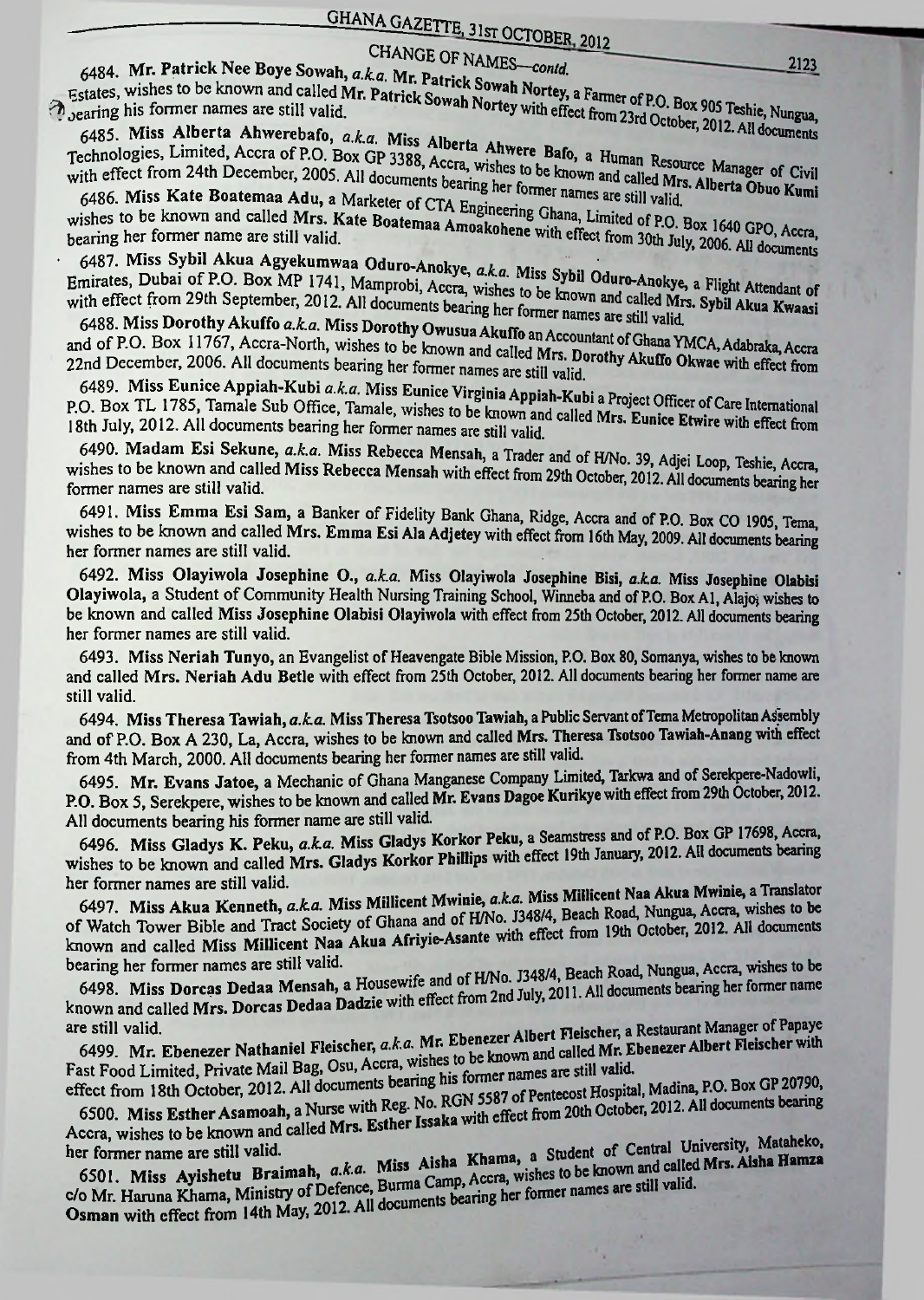#### CHANGE OF NAMES—*contd.*

6465. Miss Priscilla Abena Tetteh, a Laboratory Technologist of Takoradi Thermal Power Station, (VRA)5. P.O. Box 237, Takoradi, wishes to be known and called Mrs. Priscilla Abena Formson with effect from 2nd July/ *'* 2011. All documents bearing her former name are still valid.

6466. Mr. Mohammed Alfat, *a.ka.* Mr. Mohammed Draman, a Security of Sapco Industries Limited, Accra, c/o P.O. G.P. 17196, Accra, wishes to be known and claled Mr. Mohammed Alfat with effect from 24th October, 2012. All documents bearing his former names are still valid.

6467. Miss Rosemond Catherine Kanor, a Nurse-Anaesthetist with Reg. No. MDC/PA/RN/01389 of Eastern Regional Hospital, P.O. Box 201, Koforidua, wishes to be known and called Mrs. Rosemond Catherine Acquah with effect from 12th November, 2011. All documents bearing her former name are still valid.

6468. Ernestina Ampadu Fokuo, a Minor of Startrite Preparatory School, Dome, Accra, c/o Vivian Brago Osei, P.O. Box CT 559, Cantonments, wishes to be known and called Ernestina Ampadu Osei with effect from 19th October, 2012. All documents bearing her former name are still valid.

*)*

'

 $\cdot$ 

6469. Miss Felicia Abrafi Boateng, a Student Midwife of Midwifery Training School, Goaso, c/o Michael Appiah-Sarpong, P.O. Box 3712, Adum, Kumasi, wishes to be known and called Mrs. Felicia Abrafi Appiah-Sarpong with effect from 27th February, 2010. All documents bearing her former name are still valid.

6470. Miss Joana Maalinyuur, a Teacher with Reg. No. 7252/2007 of Bechem Senior High School, P.O. Box 65, Bechem, wishes to be known and called Mrs. Joana Gbamepuo with effect from 6th November, 2010. All documents bearing her former name are still valid.

6471. Miss Thompson Racheal Segi L., *a.k.a.* Miss Thompson Racheal Segilola, a Student of Central University, Prampram and of P.O. Box GP 82, Accra, wishes to be known and called Miss Thompson Racheal Segilola with effect from 19th October, 2012. All documents bearing her former names are still valid.

6472. Miss Juliana Belinda Hlordjie, a Cashier of Electricity Company of Ghana and of P.O. Box 2396, Accra, wishes to be known and called Mrs. Juliana Owusu with effect from 7th October, 2011. All documents bearing her former name are still valid.

6473. Dr. Akua Adwubi Kakra Biritwum, a Medical Doctor of Lister Hospital, Airport Hills, Accra and of P.O. Box LG 605, Legon, wishes to be known and called Dr. (Mrs.) Akua Adwubi Kakra Agyei-Owusu with effect from 9th April, 2011. All documents bearing her former name are still valid.

6474. Mr. Issah Adamu, a Mechanic and of P.O. Box 465, Abossey-Okai, Accra, wishes to be known and called Mr. Isreal Adams with effect from 23rd October, 2012. All documents bearing his former name are still valid.

6475. Miss Christiana Yaba, a Health Administrator of Ridge Regional Hospital, Accra and c/o Maj. F. J. Aglago, Military Academy Training School, Teshie, Accra, wishes to be known and called Mrs. Christiana Yaba Aglago with effect from 21st December, 2001. All documents bearing her former name are still valid.

6476. Miss Bampoe Sandra Yeboah, *a.ka.* Miss Bampo Sandra Yeboaa, a Student of Midwifery and Health Assistant Training School, Pantang, P.O. Box AK 125, Abokobi, wishes to be known and called Miss Bampo Sandra Yeboaa with effect from 24th October, 2012. All documents bearing her former names are still valid.

6477. Miss Octavia Akushika Gablah, an Administrator of Millinium Squard Constuction, Ashiaman and of P.O. Box 8350, Tema, wishes to be wishes to be known and called Mrs. Octavia Akushika Effi with effect from 6th November, 2010. All documents bearing her former name are still valid.

6478. Miss Cony Ofei, *a.k.a.* Miss Comfort Ofei, an Evangelist of Living Sacrifice Ministry, New Adenta and of P.O. Box AN 8240, Accra-North, wishes to be known and called Miss Cony Ofei with effect from 24th October, 2012. All documents bearing her former names are still valid.

6479. Miss Beatrice Naa Yarley Akortia, a Teacher of Abetifi Vocational Training Institute, P.O. Box 6, Abetifi-Kwahu, wishes to be known and called Mrs. Beatrice Omari Boateng with effect from 8th August, 2009. All documents bearing her former name are still valid.

6480. Miss Nimatu Musah, *a.ka.* Miss Musah Nimatu, a Student of Seikwa Health Assistant School and of P.O. Box 150, Sunyani, wishes to be known and called Miss Musah Nimatu with effect from 19th October, 2012. All documents bearing her former names are still valid.

6481. Mr. Agbevem John, a.k.a. Mr. Agbetum K. John, a Teacher with Reg. No. 3449/06 of Nana Baadu J.H.S. P.O. Box 42, Donkorkrom, Kwahu, North Eastern, wishes to be known and called Mr. Agbetum John Nyatefe with effect from 4th September, 2012. All documents bearing his former names are still valid.

6482. Mr. John Kwadwo Agyei Mensah, a.k.a. Mr. John.Kwadwo Adjei Mensah, a Student of Kumasi Academy Senior High School and of Plot 14 Block K, Boadi, wishes to be known and called Mr. John Kwadwo Agyei Mensah with effect from 5th October, 2012. All documents bearing his former names are still valid.

6483. Miss Rita Enyonam Parku, a Banker of Ghana Commercial Bank, Ho, wishes to be known and called Mrs. Rita Enyonam Kuttor with effect from 14th April, 2012. All documents bearing her former name are still valid.